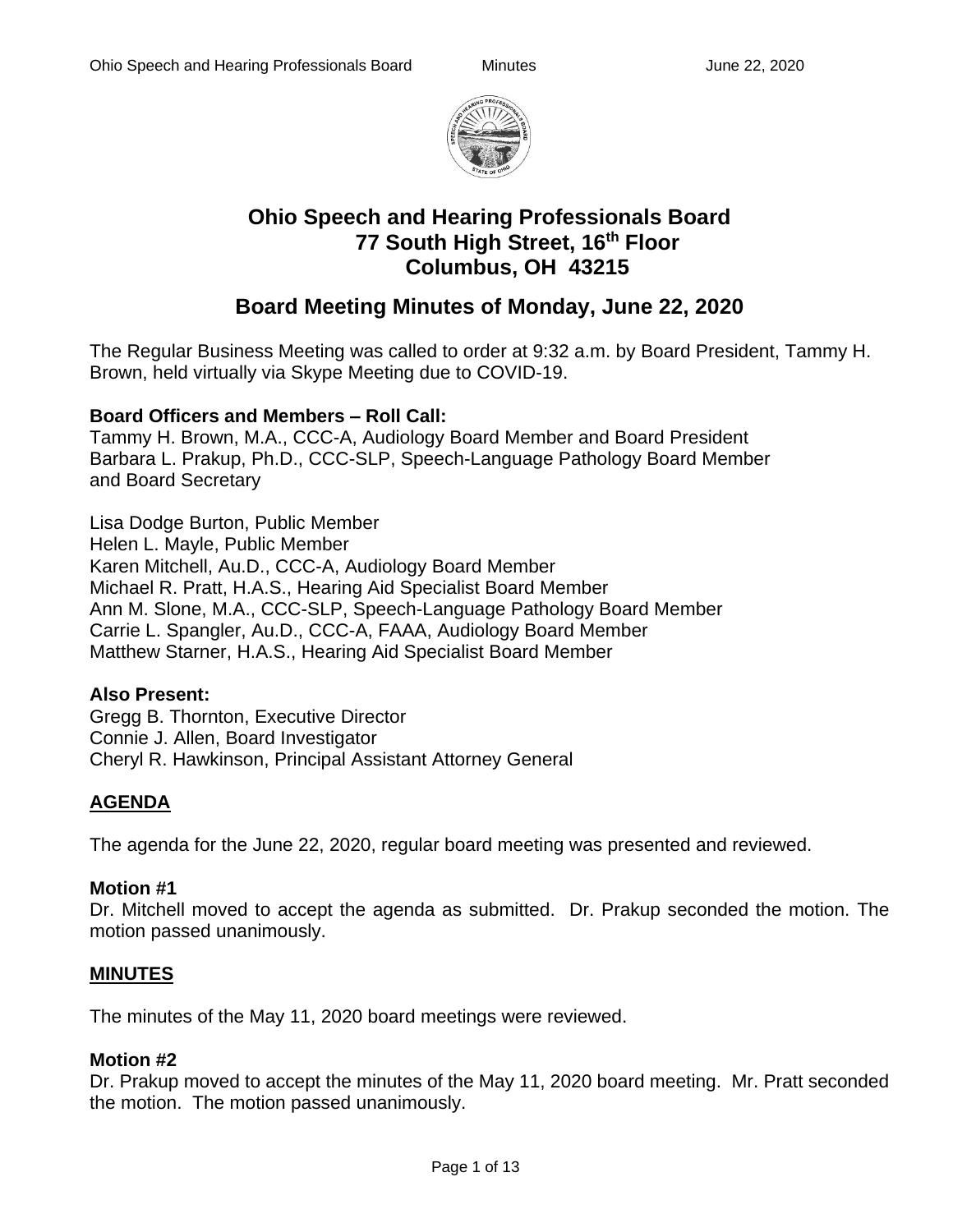### **BOARD PRESIDENT'S COMMENTS**

Tammy Brown welcomed everyone to the virtual meeting. She expressed appreciation for everyone's positive feedback during the first virtual board meeting held on May 11, 2020, due to the COVID-19 pandemic. She noted that holding the meetings virtually allows the Board to continue moving forward with its priorities. Ms. Brown recognized that the professions regulated by the Board continued to provide services during the stay-at-home order. She noted that Ohio is now in the reopening phase and practitioners who needed to stay-at-home are returning to work. Ms. Brown appreciated everyone's hard work.

### **EXECUTIVE DIRECTOR'S REPORT**

Mr. Thornton submitted a written report of significant activities occurring since the last Board meeting. He provided updates regarding:

- Significant meetings, presentations, and events
- Legislative and media contacts
- Year-to-date revenue and expenditures for FY 2020
- Significant legislation
- COVID-19 updates
- ASLP-IC Interstate Compact
- **E** Licensure renewal campaign
- Board appointments
- **EXECTE Financial disclosure statement filings**

### **119 ADMINISTRATIVE HEARING**

The Board held an administrative hearing pursuant to Ohio Revised Code Chapter 119 in the matter of Karen Barnes, SP.07680; Case No. CO2019-1410. The hearing was called to order at 9:58 a.m. Ms. Barnes was present and testified on her own behalf. The hearing concluded at 11:09 a.m.

The Board took a recess at approximately 11:10 a.m. and returned to Public Session at approximately 11:25 a.m.

### **Quasi-Judicial Deliberations, pursuant to R.C. Chapter 119:**

Karen Barnes, SP.07680; Case No. CO2019-1410 The Board took a recess for quasi-judicial deliberations, pursuant to R.C. Chapter 119 at approximately 11:25 a.m.

The Board returned to public session at 12:05 p.m.

**Board Actions – Adjudication Order – Karen Barnes, SP.07680, Case No. 2019-1410** The Board made the following Findings of Fact in the matter of Karen Barnes.

- 1. Ms. Barnes is licensed by the Board as a speech-language pathologist, holding license number SP.07680.
- 2. Ms. Barnes failed to comply with the 2017-2018 continuing education audit notifications, failed to meet the continuing education requirements, failed to substantiate the hours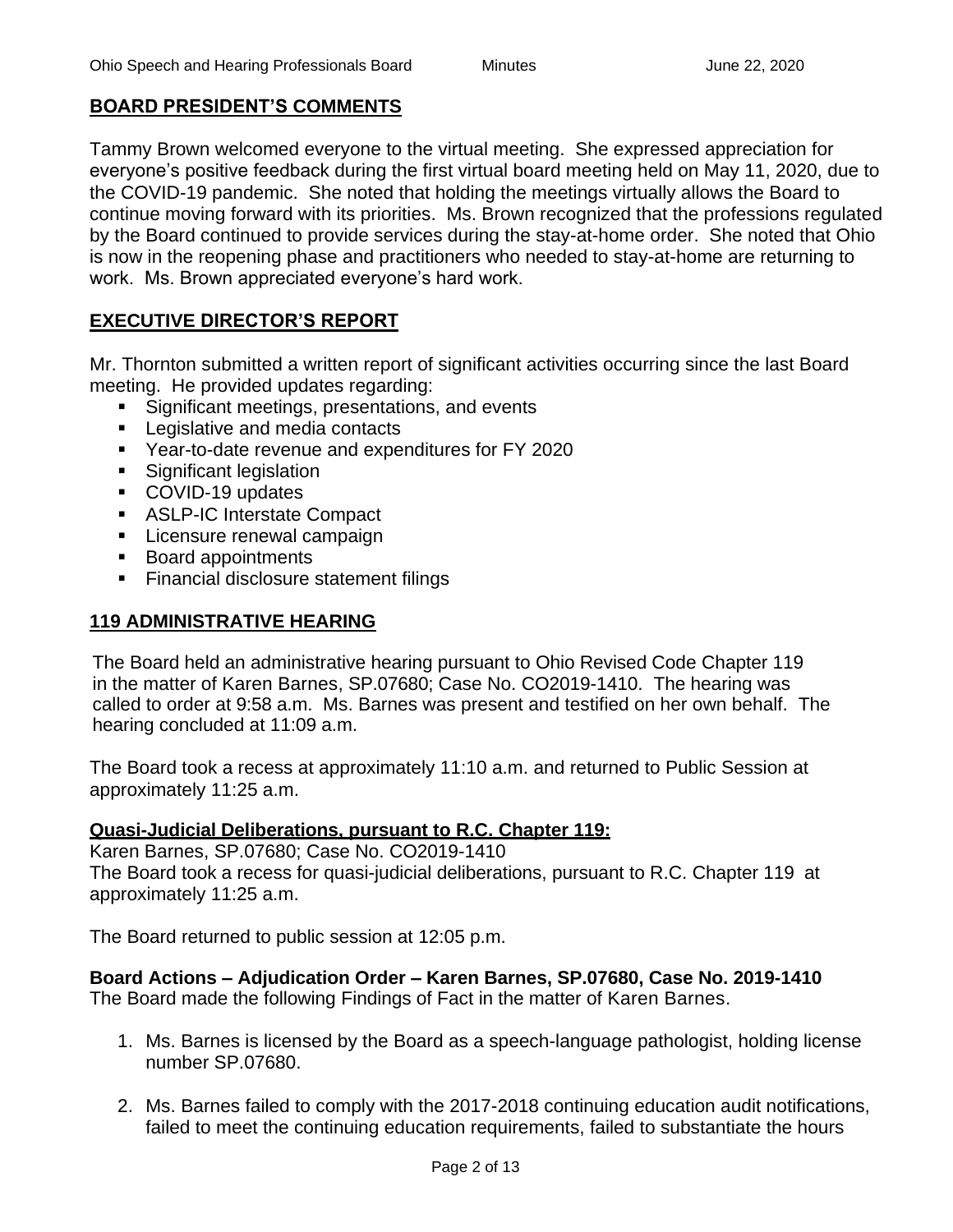upon request, and attested "Yes" on her 2019-2020 renewal application that she would complete the required 2017-2018 twenty continuing education hours, including two hours related to ethics, by the December 31, 2018 renewal deadline.

- 3. Ms. Barnes attested "Yes" on her 2019-2020 renewal application that any licensee who is selected for a continuing education audit and has not completed the required twenty hours, including 2 hours related to ethics, by the December 31, 2018 renewal deadline may be required to pay the \$150 late renewal fee in additional to the regular renewal fee.
- 4. Ms. Barnes failed to respond to the Board's request, report her twenty continuing education hours, and pay the \$150 late renewal fee, for failing her audit, by the August 12, 2019 final deadline and failed to claim her certified mail by August 17, 2019. A certificate of mailing was issued to her requesting that she respond by September 2, 2019. She failed to respond.
- 5. State's Exhibits #1-11 were admitted into evidence in this matter. The Respondent had an opportunity to review and make any objections to the State's Exhibits.

#### **Motion #3**

Mr. Pratt moved to accept the findings of fact in Case No. CO2019-1410, in the matter of Karen Barnes, SP.07680. Dr. Mitchell seconded the motion, which passed by roll call vote as follows: Ms. Burton: Yes; Ms. Mayle: Yes; Dr. Mitchell: Yes; Dr. Prakup: Recused; Mr. Pratt: Yes; Ms. Slone: Yes; Dr. Spangler: Yes; Mr. Starner: Yes; and Ms. Brown: Yes.

The Board made the following Conclusions of Law in the matter of Karen Barnes, SP.07680; Case No. CO2019-1410:

1. Based upon the findings of fact, testimony, and exhibits, the Board finds that Ms. Barnes conduct is in violation of Ohio Revised Code Section 4753.09 and 4753.10(A) and (M), and Ohio Administrative Code section 4753-3-08(A) and (M), 4753-3-10(C)(2)(3), 4753-4- 01(A) (C) and (D), and  $4753-9-01(B)(1)(c)(ii)$ , as this rule existed prior to August 12, 2019.

#### **Motion #4**

Dr. Mitchell moved to accept the conclusions of law in Case No. CO2019-1410, in the matter of Karen Barnes, SP.07680. Dr. Spangler seconded the motion, which passed by roll call vote as follows: Ms. Burton: Yes; Ms. Mayle: Yes; Dr. Mitchell: Yes; Dr. Prakup: Recused; Mr. Pratt: Yes; Ms. Slone: Yes; Dr. Spangler: Yes; Mr. Starner: Yes; and Ms. Brown: Yes.

The Board made the following Order in the matter of Karen Barnes, SP.07680; Case No. CO2019-1410:

Based upon the findings of fact, testimony, and exhibits, the Board hereby REVOKES Ms. Barnes' license to practice speech-language pathology.

#### **Motion #5**

Ms. Slone moved to accept the board's order in Case No. CO2019-1410, in the matter of Karen Barnes, SP.07680. Mr. Pratt seconded the motion, which passed by roll call vote as follows: Ms. Burton: Yes; Ms. Mayle: Yes; Dr. Mitchell: Yes; Dr. Prakup: Recused; Mr. Pratt: Yes; Ms. Slone: Yes; Dr. Spangler: Yes; Mr. Starner: Yes; and Ms. Brown: Yes.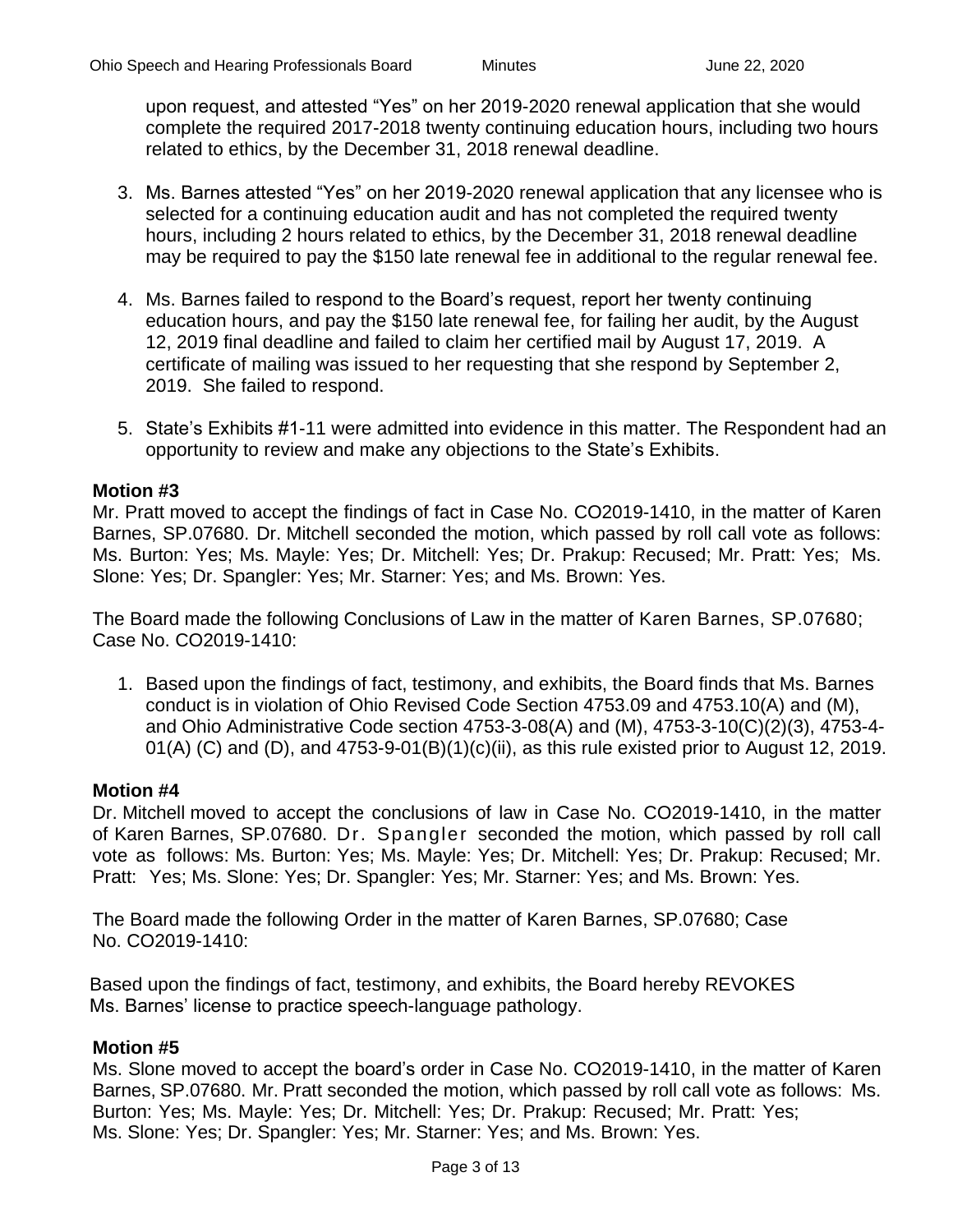### **ASSISTANT ATTORNEY GENERAL'S REPORT**

There were no legal updates to report from the Assistant Attorney General.

#### **INVESTIGATIONS**

There were no cases that needed to be discussed in Executive Session.

#### **New Cases** – 1

#### **CO2020-4526**

This case involves a conditionally licensed speech-language pathologist who did not apply for a second Conditional license before her initial license expired. This resulted in practice without a valid license for 163 days from November 16, 2019 through April 27, 2020. Additionally, her Supervised Professional Experience (SPE) Report and Contacts Log (Report/Log) was received 301 days late resulting in not practicing under an approved Plan and supervision June 1, 2019 – April 27, 2020. This is her first offense. She was granted a second conditional license April 28, 2020.

Accordingly, the Investigative Review Group (IRG) recommends offering and approving the Consent Agreement (Consent) she agreed to, and signed, with the following terms and conditions:

- 1. She is reprimanded.
- 2. Her Amended SPE Plan was submitted and approved. Her experience is extended 301 days.
- 3. She shall successfully complete/pass the Board's jurisprudence examination within 90 days of the effective date of the Consent.
- 4. She shall submit her SPE Report/Log no later than thirty days from the date her extended experience ends.
- 5. She shall notify the American Speech-Language-Hearing Association (ASHA) of this Consent if she holds a Certificate of Clinical Competence awarded by ASHA.

### **Motion #6**

Ms. Slone moved to accept the Investigative Review Group's recommendation in case number **CO2020-4526**. Dr. Mitchell seconded the motion. Mr. Pratt abstained. The motion passed unanimously.

#### **Investigative Report – Connie Allen**

| 14 |
|----|
|    |
|    |
|    |
|    |
|    |

### **Of the Investigations currently open, the Investigative Categories are listed below:**

| <b>Application Requirements Not Met</b>           |  |
|---------------------------------------------------|--|
| <b>Billing Fraud</b>                              |  |
| Continuing Education Violation and/or Self Report |  |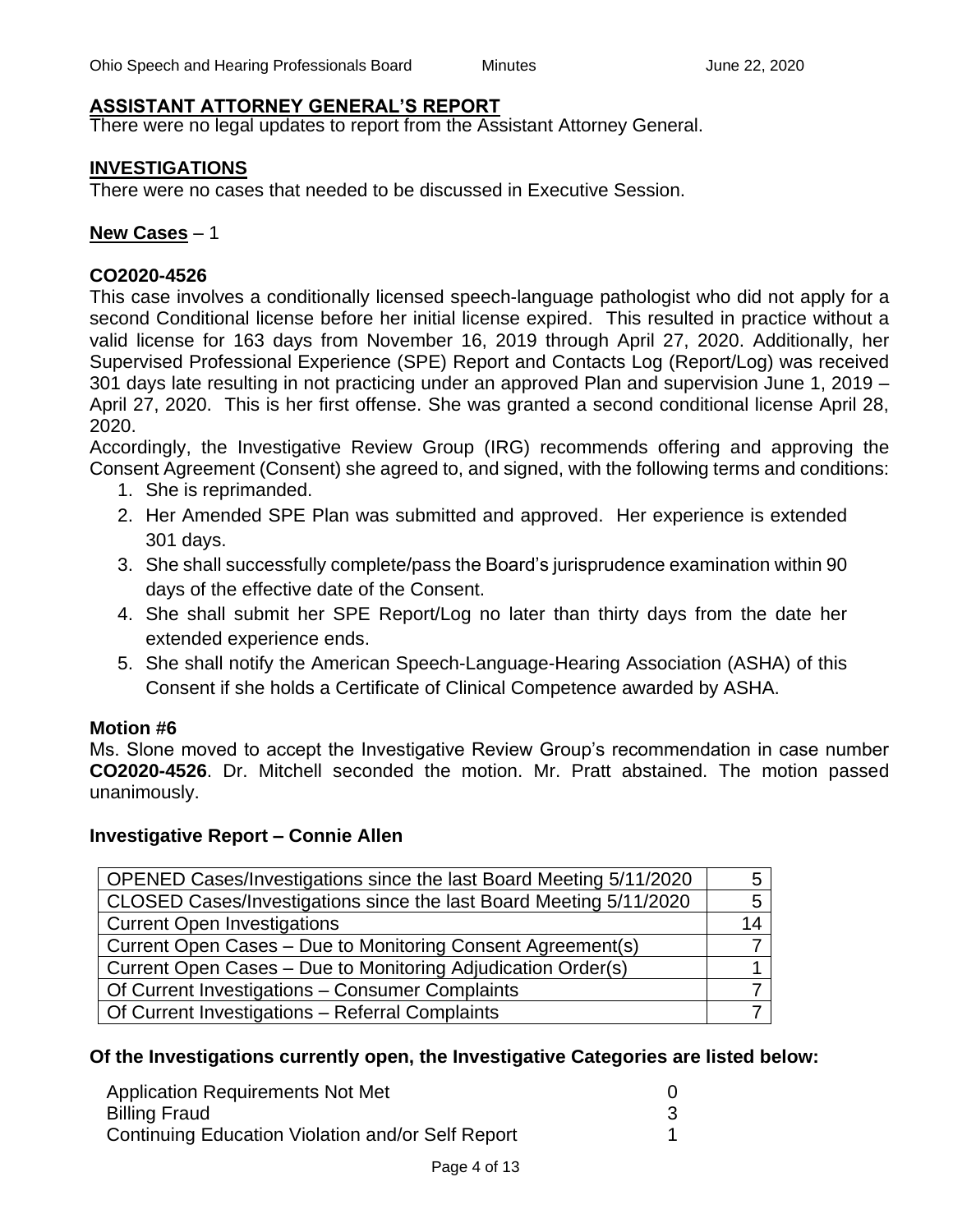| Conviction                                             |   |
|--------------------------------------------------------|---|
| <b>False or Misleading Advertisement</b>               |   |
| <b>Falsified/Misleading Application</b>                |   |
| Illegal, Incompetent, or Habitually Negligent Practice |   |
| <b>Impaired Practice</b>                               |   |
| Misrepresentation of Credentials                       |   |
| Other                                                  |   |
| <b>Practicing Under Expired/Inactive License</b>       |   |
| <b>Renewal Issue</b>                                   |   |
| <b>Supervised Professional Experience Violations</b>   |   |
| <b>Unlicensed Practice</b>                             | 2 |
| Unprofessional/Unethical Conduct                       |   |

### **Sub-Categories – Unprofessional/Unethical Conduct**

| IEP Minutes Not Met                                           |  |
|---------------------------------------------------------------|--|
| Practiced in a School with Expired ODE Pupil Services License |  |
| Social Media Post (personal page)                             |  |

**Updates Since the last meeting** – Cases or Other Information Previously Heard by the Board; Other Enforcement Activities and/or Outcome of some of the closed cases:

 $\bullet$  Fducational Letters  $-4$ 

### **Cases Previously Heard** – 2

### **CO2018-8253 Emily Kautz, SP.07027**

This case involves a speech-language pathologist who documented having provided 6 speech therapy services to 5 students under the student's Individualized Education Program (IEP) when the students were absent from the school building at the time she documented that she provided the services. The District's service recovery log demonstrates that speech therapy services were not provided for 210 minutes (of the required 380 minutes) as required by the student's IEP for the following dates: April 12, 2018, April 19, 2018 and April 23, 2018. The data was not submitted to Medicaid. She resigned from employment. She requested a hearing regarding the Notice of Opportunity for Hearing (NOH) issued per December 4, 2019 Board vote. In lieu of scheduling her continued March 18 and May 11, 2020 hearings for today, she agreed to enter into a settlement agreement. She obtained speech-language pathology licensure August 2001.

Accordingly, the IRG recommends offering and approving the signed Consent in lieu of a hearing with the following terms and conditions:

- 1. 2-year suspension stayed.
- 2. She is reprimanded.
- 3. Complete an additional 12 hours of continuing education (CE): 2 hours in ethics, 2 hours billing, 2 hours in time management and 6 hours related to school documentation/IEP's, due 120 days from the effective date of the Consent. The 12 additional hours of CE shall not be applied towards the 20 hours required for the current licensure biennium, for renewal.
- 4. Audit her continuing education hours for the next two practice bienniums, (2019-2020 and 2021-2022).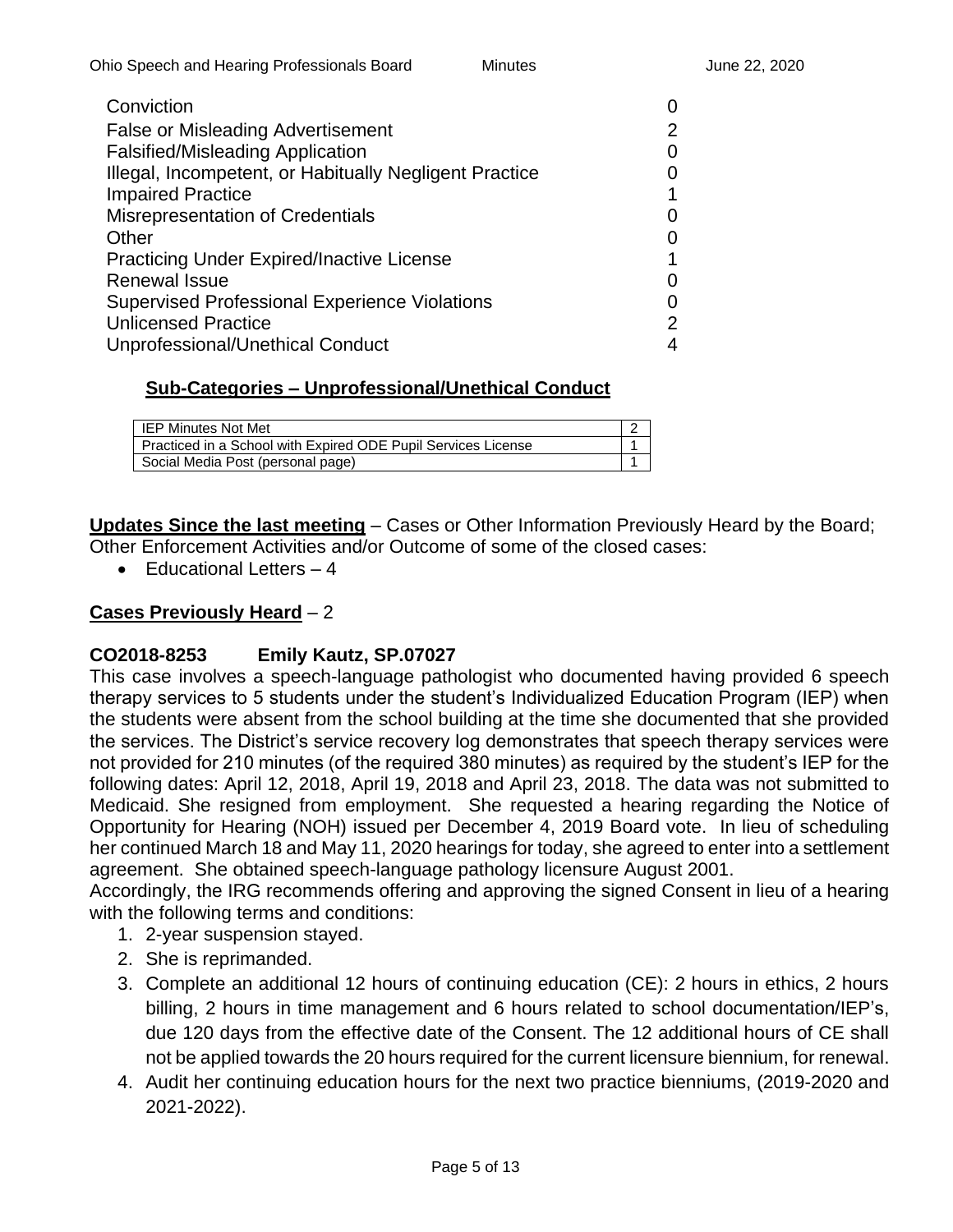- 5. No later than every six months provide the Board with a letter from her physician that she is in compliance with her treatment program and she is able to perform her job as a speechlanguage pathologist. If there's a change in treatment, or if her treatment ends, she or her physician shall immediately notify the Board
- 6. Provide the Board with a release to obtain her treatment information within 60 days from the date the Board approves the Consent.
- 7. Her employer, whether fulltime, part-time and/or PRN, shall submit her annual performance evaluation within 30 days from the date of her annual performance evaluation for two years from the effective date of the Consent.
- 8. Her employer for one year will meet with her monthly to view and discuss her therapy documentation. Any issues with documentation must be reported to the Board within 48 hours.
- 9. She shall update the Board within thirty calendar days of change of employment and change of address, email and/or phone number.
- 10.She shall notify the ASHA of her Consent if she holds a Certificate of Clinical Competence awarded by ASHA.

### **Motion #7**

Dr. Mitchell moved to accept the Investigative Review Group's recommendation in case number **CO2018-8253**. Dr. Spangler seconded the motion. Dr. Prakup abstained. Mr. Pratt abstained. The motion passed unanimously.

### **CO2020-1180 Janella Clarke, SP.12073**

At the May 11, 2020 board meeting, the Board approved the Consent this speech-language pathologist agreed to and signed. A term per her Consent is to serve 124 days suspension on designated dates. She is to notify the Board if her employer requests that she work on any of the suspension dates listed in the Consent due to the Covid-19 Pandemic. Since May 11<sup>th</sup>, her employer requested she work two of the suspension dates (in November and September 2020). She is required to continue notifying the Board prior to other suspension dates her employer requests she work. An Addendum to her Consent will be sent to her every six months modifying the dates until 124 days of suspension have been served.

### **Scheduled Hearings**

### June 22, 2020

**CO2018-8253** Emily Kautz, SP.07027 – Administrative Hearing

As mentioned above, she agreed to settle in lieu of scheduling her continued hearing to today.

**CO2019-1410** Karen Barnes, SP.07680 – Administrative Hearing A virtual hearing was held today. Ms. Barnes participated via telephone.

### **Disciplinary Investigations Statistics To-Date for 2020**

| Disciplinary Investigative Actions Taken |  |
|------------------------------------------|--|
| Hearings                                 |  |
| <b>Adjudication Orders</b>               |  |
| <b>Consent Agreements</b>                |  |
|                                          |  |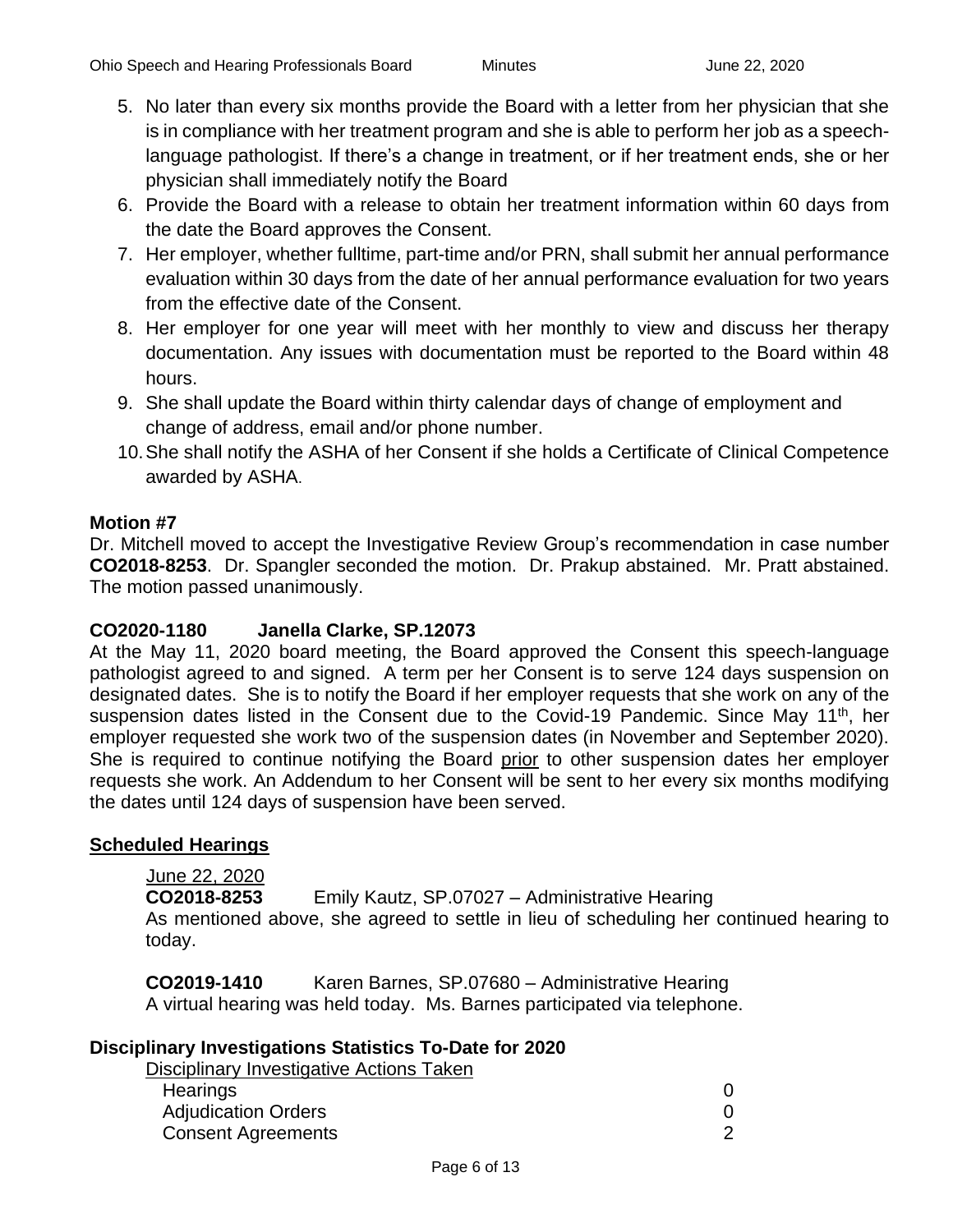| <b>Consent Agreements Non-Reportable</b><br><b>Cease &amp; Desist Letters</b><br><b>Educational Letters</b><br><b>Referrals to Prosecutor</b> | 0<br>8<br>0    |
|-----------------------------------------------------------------------------------------------------------------------------------------------|----------------|
| <b>Referrals to Other Agencies</b>                                                                                                            | $\overline{4}$ |
| Category of Disciplinary Investigative Actions Taken                                                                                          |                |
| <b>Application Requirements Not Met</b>                                                                                                       | 0              |
| <b>Billing Fraud</b>                                                                                                                          | 1              |
| <b>Continuing Education Violation</b>                                                                                                         | 0              |
| Conviction - Disqualifying Offense                                                                                                            | 0              |
| <b>False or Misleading Advertisement</b>                                                                                                      | 3              |
| <b>Falsified/Misleading Application</b>                                                                                                       | 0              |
| Illegal, Incompetent or Habitually Negligent Practice                                                                                         | 0              |
| <b>Impaired Practice</b>                                                                                                                      | 1              |
| <b>Misrepresentation of Credentials</b>                                                                                                       | 0              |
| Other                                                                                                                                         | 0              |
| <b>Practicing Under Expired/Inactive License</b>                                                                                              | 6              |
| Renewal Issue                                                                                                                                 | 0              |
| <b>Supervised Professional Experience Violations</b>                                                                                          | 0              |
| <b>Unlicensed Practice</b>                                                                                                                    | 1              |
| Unprofessional/Unethical Conduct                                                                                                              | 2              |

# **LICENSURE APPROVAL – Barbara Prakup**

### **A. License Review**

### **Motion #8**

Dr. Prakup moved to ratify the Audiology, Hearing Aid Dealers, Hearing Aid Fitters, Hearing Aid Satellites, Conditional Speech-Language Pathology, Speech-Language Pathology, and Trainee Permit licenses granted by the Executive Director since the last Board Meeting. Dr. Mitchell seconded the motion. The motion passed unanimously.

| <b>License: Number</b> | <b>Issue Date</b> | <b>Applicant Full Name</b>        |
|------------------------|-------------------|-----------------------------------|
| HAD.03372              | 5/6/2020          | <b>Eric A Mounts</b>              |
| SP.13922               | 5/6/2020          | Kristen Marie Meyer               |
| SP.13923               | 5/6/2020          | Joclyine Graham                   |
| SP.13924               | 5/6/2020          | <b>Taylor Wolfe</b>               |
| COND.20201291-SP       | 5/7/2020          | <b>Collin Kathleen McGarrett</b>  |
| TEMP.00015-SP          | 5/7/2020          | <b>Elizabeth Golike</b>           |
| COND.20201292-SP       | 5/8/2020          | <b>Breanna Lee Tedrow</b>         |
| COND.20201293-SP       | 5/8/2020          | Erika Gehret                      |
| COND.20201294-SP       | 5/8/2020          | Sophia Marie Nichols              |
| COND.20201295-SP       | 5/8/2020          | Samantha Anne Weiss               |
| SP.13925               | 5/8/2020          | McKenzi Allison Heinselman        |
| SP.13926               | 5/8/2020          | <b>Bridget Hailey VanDenHaute</b> |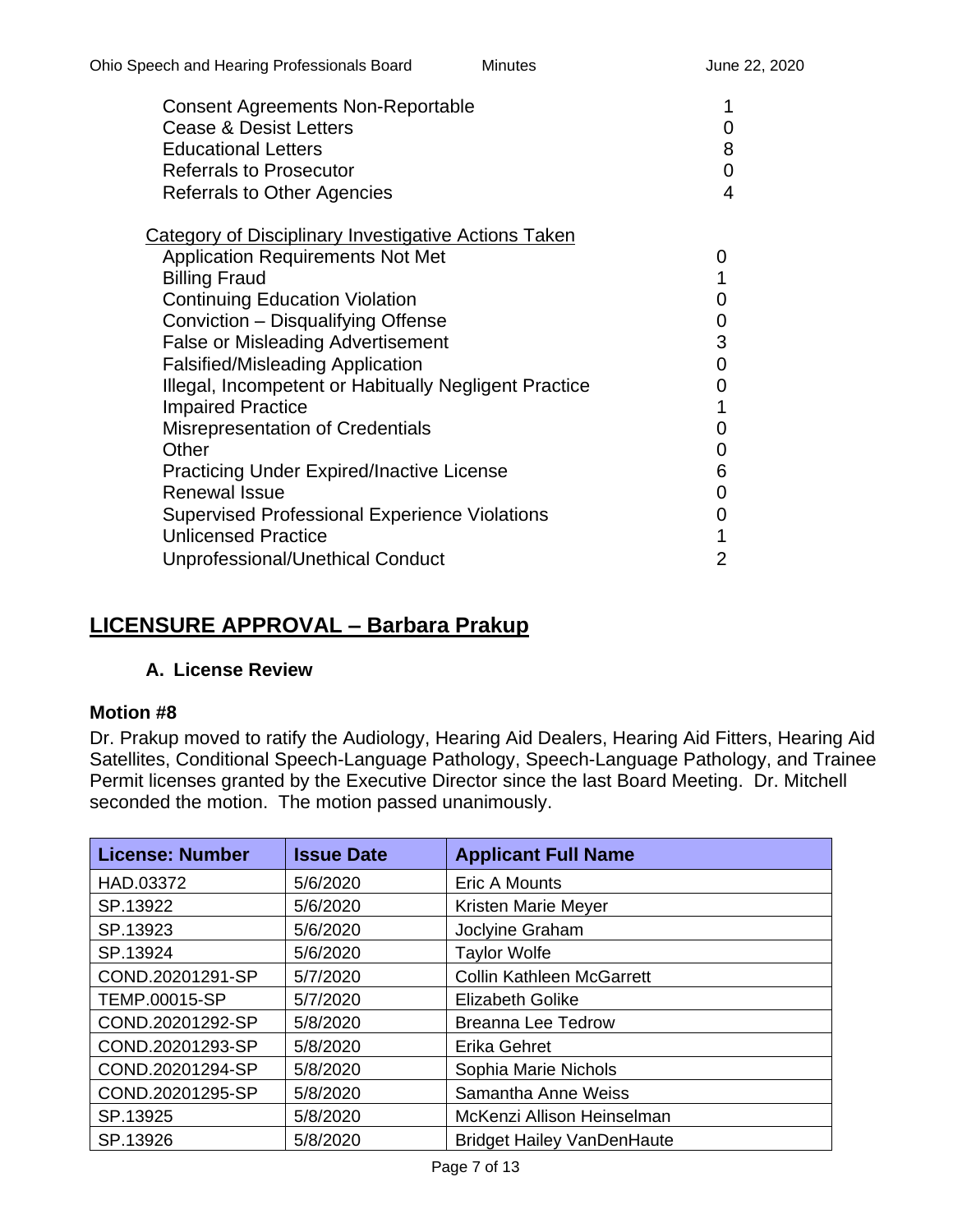| SP.13927         | 5/8/2020  | Sarah Ann Giachetti            |
|------------------|-----------|--------------------------------|
| SP.13928         | 5/8/2020  | <b>Michael M Condit</b>        |
| TEMP.00017-SP    | 5/8/2020  | Cynthia Rae Parrish            |
| A.02255          | 5/11/2020 | <b>Brittany Nicole Gilb</b>    |
| A.02256          | 5/11/2020 | Taylor Lynn Gilger             |
| A.02257          | 5/11/2020 | Stephen Ross Born              |
| A.02258          | 5/11/2020 | <b>Carly Rose Wohlfeiler</b>   |
| A.02259          | 5/11/2020 | Cara Lyn Donovan               |
| A.02260          | 5/11/2020 | <b>Stephanie Miles</b>         |
| COND.20201284-SP | 5/11/2020 | Catalina T Morar               |
| COND.20201296-SP | 5/11/2020 | Madeline Petrich               |
| COND.20201297-SP | 5/11/2020 | Anna Kathleen Woos             |
| COND.20201298-SP | 5/11/2020 | <b>Heather R Owens</b>         |
| COND.20201299-SP | 5/11/2020 | Lucy R Ingram                  |
| COND.20201300-SP | 5/11/2020 | Carrie Beth Ritter             |
| COND.20201301-SP | 5/11/2020 | <b>Brooke Nichole Rounsley</b> |
| COND.20201302-SP | 5/11/2020 | <b>Elizabeth Marie Graber</b>  |
| COND.20201303-SP | 5/11/2020 | <b>Tara Beckel</b>             |
| COND.20201304-SP | 5/11/2020 | Lina Celesta Billings          |
| COND.20201305-SP | 5/11/2020 | <b>Corinne Elizabeth Casey</b> |
| COND.20201306-SP | 5/11/2020 | Jonathan Weber                 |
| COND.20201307-SP | 5/11/2020 | Alexandra Christine Kay        |
| COND.20201308-SP | 5/11/2020 | McKenzie Taylor Kish           |
| COND.20201309-SP | 5/11/2020 | <b>Elizabeth Ashley Holley</b> |
| COND.20201310-SP | 5/11/2020 | Lia Elizabeth Keith French     |
| COND.20201311-SP | 5/11/2020 | Amy Roth                       |
| COND.20201312-SP | 5/11/2020 | Peyton Dean                    |
| SP.13929         | 5/11/2020 | Dianne Moyer                   |
| SP.13930         | 5/12/2020 | Stephanie Danielle Brown       |
| SP.13931         | 5/12/2020 | Jodilyn Noel Butkovich         |
| SP.13932         | 5/12/2020 | Natalie J Baker                |
| SP.13933         | 5/12/2020 | Amanda Kruszewski              |
| SP.13934         | 5/12/2020 | <b>Harley Schoen</b>           |
| SP.13935         | 5/12/2020 | Mia Christine Montini          |
| COND.20201313-SP | 5/13/2020 | Natasha Kae Niese              |
| COND.20201314-SP | 5/13/2020 | <b>Hayley Saneholtz</b>        |
| COND.20201315-SP | 5/13/2020 | Kayla Jane Corne               |
| COND.20201316-SP | 5/13/2020 | Casey Wittman                  |
| SP.13936         | 5/13/2020 | Sabrina Jordan Mottershead     |
| SP.13937         | 5/13/2020 | <b>Mary Katherine Lawless</b>  |
| TP.11224         | 5/13/2020 | Ryan Gunderson                 |
| SP.13938         | 5/14/2020 | Sarah Elizabeth Suchanek       |
| SP.13939         | 5/14/2020 | Hannah Jane Beil               |
| SP.13940         | 5/14/2020 | Lauren Sluder                  |
| SP.13941         | 5/14/2020 | Olivia Winner                  |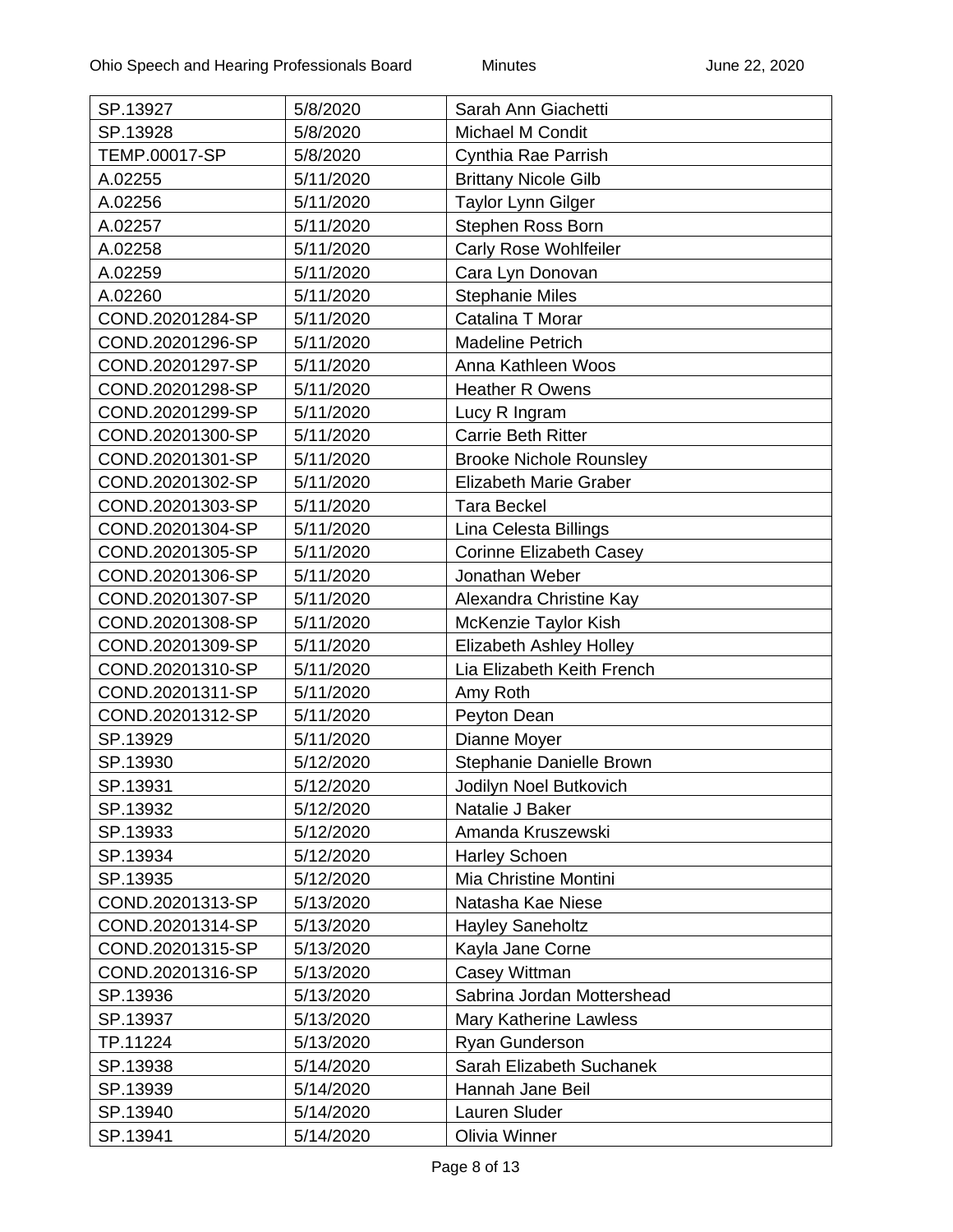| <b>TEMP.00018-SP</b> | 5/14/2020 | Beth A. Baker                     |
|----------------------|-----------|-----------------------------------|
| A.02261              | 5/15/2020 | Anna Marie Magers                 |
| COND.20201317-SP     | 5/15/2020 | <b>Taylor Michelle Leube</b>      |
| A.02262              | 5/18/2020 | Chelsey Mason                     |
| A.02263              | 5/18/2020 | Kayla Morse                       |
| COND.20191204-SP     | 5/18/2020 | <b>Harley Schoen</b>              |
| COND.20201318-SP     | 5/18/2020 | <b>Colt Holleran</b>              |
| COND.20201319-SP     | 5/18/2020 | Julie Marie Appel                 |
| COND.20201320-SP     | 5/18/2020 | Leah Renee Kovach                 |
| COND.20201321-SP     | 5/18/2020 | <b>Tarynn Nicoal Clune</b>        |
| COND.20201322-SP     | 5/18/2020 | <b>Chloe Marie Turner</b>         |
| COND.20201323-SP     | 5/18/2020 | Dana Christine Johnson            |
| COND.20201324-SP     | 5/18/2020 | Jerrica Leigh Holthaus            |
| COND.20201325-SP     | 5/18/2020 | Sophia Hope Floehr                |
| COND.20201326-SP     | 5/18/2020 | <b>Caroline Zettler</b>           |
| COND.20201327-SP     | 5/18/2020 | Kelli Sunderman                   |
| COND.20201328-SP     | 5/18/2020 | Katelyn Bier                      |
| COND.20201329-SP     | 5/18/2020 | <b>Macie Petrich</b>              |
| COND.20201330-SP     | 5/18/2020 | Megan Macie Barnett               |
| COND.20201331-SP     | 5/18/2020 | Kristi Noelle Crumrine            |
| COND.20201332-SP     | 5/18/2020 | <b>Kristen Rose Clark</b>         |
| COND.20201333-SP     | 5/18/2020 | Diana Emily Poliuk                |
| COND.20201334-SP     | 5/18/2020 | <b>Breslyn Crosby</b>             |
| COND.20201335-SP     | 5/18/2020 | <b>Caroline Claire Goodpaster</b> |
| COND.20201336-SP     | 5/18/2020 | Elizabeth Dorri Hagloch           |
| COND.20201337-SP     | 5/18/2020 | <b>Margaret Foley</b>             |
| COND.20201338-SP     | 5/18/2020 | Makayla Morgan                    |
| COND.20201339-SP     | 5/18/2020 | Marie Elizabeth Dean              |
| COND.20201340-SP     | 5/18/2020 | Jamison Ann Piatka                |
| COND.20201341-SP     | 5/18/2020 | <b>Emily Kathryn Ankeney</b>      |
| COND.20201342-SP     | 5/18/2020 | Lauren Marie Murphy               |
| COND.20201343-SP     | 5/18/2020 | <b>Karly Marie Wiley</b>          |
| COND.20201344-SP     | 5/18/2020 | Alyssa Renae Melendez             |
| COND.20201345-SP     | 5/18/2020 | Samantha Kohls                    |
| COND.20201346-SP     | 5/18/2020 | Rachel Chokan                     |
| COND.20201347-SP     | 5/18/2020 | Cody Wyatt Dew                    |
| COND.20201348-SP     | 5/18/2020 | <b>Bailey Stainbrook</b>          |
| COND.20201349-SP     | 5/18/2020 | Erin Jean Severhof                |
| COND.20201350-SP     | 5/18/2020 | <b>Scarlett Helena Schott</b>     |
| COND.20201351-SP     | 5/18/2020 | Jaclynn Gostomski                 |
| COND.20201352-SP     | 5/18/2020 | Abbey Dawn Carneal                |
| COND.20201353-SP     | 5/18/2020 | McKenna M Klodnick                |
| COND.20201354-SP     | 5/18/2020 | Lauren Marie DeBelly              |
| COND.20201355-SP     | 5/18/2020 | <b>Taylor Marie Dunlap</b>        |
| COND.20201356-SP     | 5/18/2020 | <b>Shelby Spitz</b>               |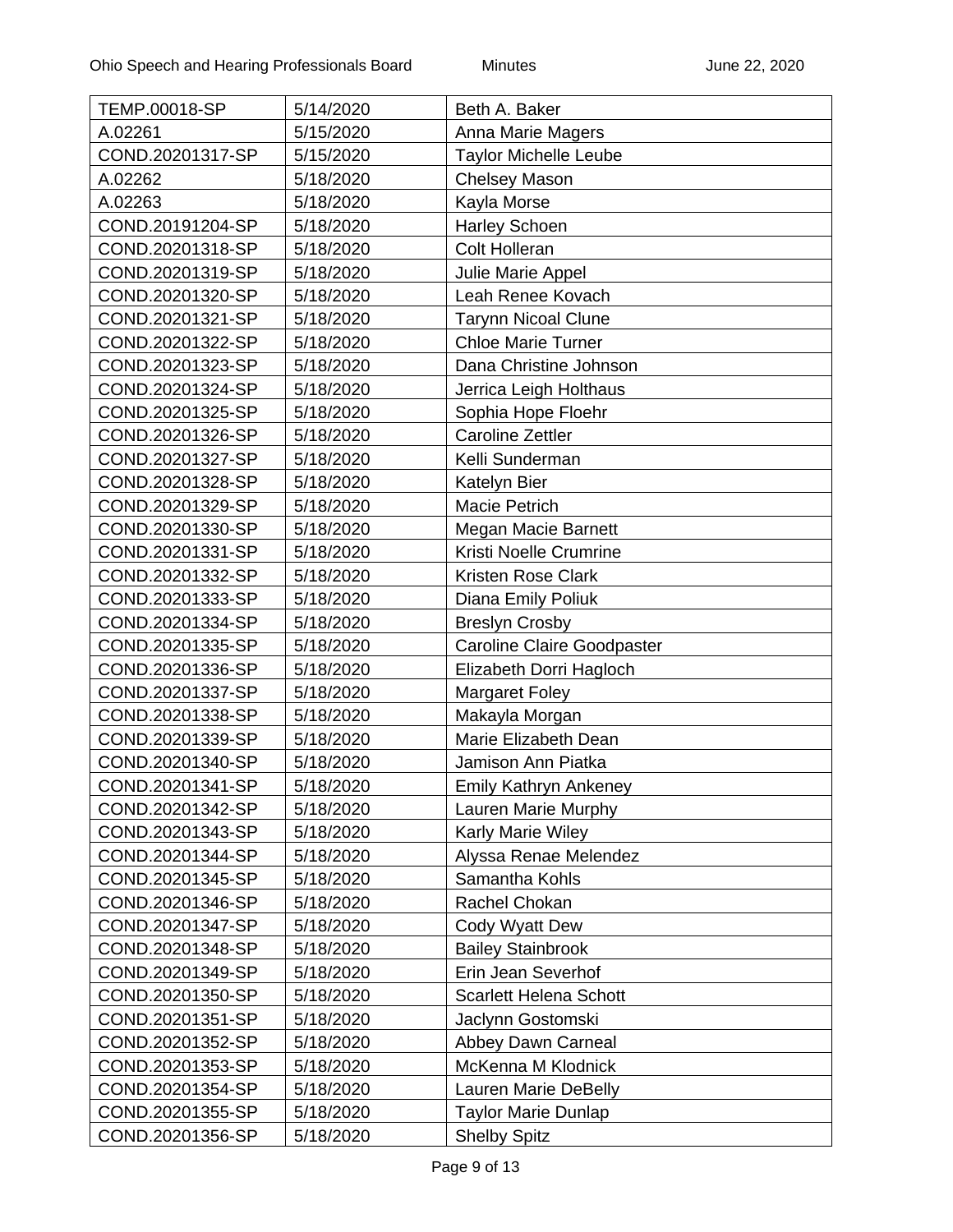| COND.20201357-SP | 5/18/2020 | <b>Emily Anne Claus</b>        |
|------------------|-----------|--------------------------------|
| COND.20201358-SP | 5/18/2020 | <b>Bridget Klein</b>           |
| SP.13942         | 5/18/2020 | Barbara Marcum                 |
| SP.13943         | 5/18/2020 | Meghan Elizabeth Barrett       |
| SP.13944         | 5/18/2020 | Sarah Ellen Blakeman           |
| A.02264          | 5/20/2020 | Donna Evelyn Green             |
| A.02265          | 5/20/2020 | <b>Teresa Cannon</b>           |
| COND.20201359-SP | 5/20/2020 | Caitlyn Corbissero             |
| COND.20201360-SP | 5/20/2020 | <b>Kirsty Margaret Rae</b>     |
| COND.20201361-SP | 5/20/2020 | <b>Alison Marie Baker</b>      |
| COND.20201362-SP | 5/20/2020 | Melissa John                   |
| COND.20201363-SP | 5/20/2020 | Jonathan Reiter                |
| COND.20201364-SP | 5/20/2020 | Ala Omar                       |
| COND.20201365-SP | 5/20/2020 | Lauren Grace Stover            |
| SP.13945         | 5/20/2020 | Aine Mae Mooney                |
| COND.20201366-SP | 5/21/2020 | <b>Bridget Ann Troiani</b>     |
| A.02266          | 5/27/2020 | Katelyn Nicole Colborn         |
| A.02267          | 5/27/2020 | Jocelyn Soleil Motter          |
| COND.20201367-SP | 5/27/2020 | Jaid Olivia Radde              |
| COND.20201368-SP | 5/27/2020 | <b>Caroline Hecker</b>         |
| COND.20201369-SP | 5/27/2020 | Hannah Noelle McKenzie         |
| COND.20201370-SP | 5/27/2020 | <b>Caitlin Nieset</b>          |
| COND.20201371-SP | 5/27/2020 | Kayla Schinke                  |
| COND.20201372-SP | 5/27/2020 | Michelle M MacBride            |
| COND.20201373-SP | 5/27/2020 | Kelly Kathleen Poe             |
| COND.20201374-SP | 5/27/2020 | <b>Skye Szoke</b>              |
| COND.20201375-SP | 5/27/2020 | <b>Taylor J Koesters</b>       |
| COND.20201376-SP | 5/27/2020 | Makenna Noelle Tracy           |
| SP.13946         | 5/27/2020 | Forrest J Hogue                |
| SP.13947         | 5/27/2020 | Chelsea N Nimmo                |
| TEMP.00019-SP    | 5/27/2020 | <b>Colleen B Schafer</b>       |
| COND.20201377-SP | 5/28/2020 | Jackson K Lamb                 |
| COND.20201378-SP | 6/2/2020  | <b>Emily Christina Lammers</b> |
| COND.20201379-SP | 6/2/2020  | <b>Baylee Rose Gearhart</b>    |
| COND.20201380-SP | 6/2/2020  | <b>Celeste Fushimi-Karns</b>   |
| TP.11225         | 6/2/2020  | <b>Andrew Christian Utz</b>    |
| A.02268          | 6/4/2020  | Rachael Olinger                |
| COND.20201381-SP | 6/4/2020  | Abigail Wangler                |
| COND.20201382-SP | 6/4/2020  | <b>Haley Micsak</b>            |
| COND.20201383-SP | 6/4/2020  | <b>Brenna Elise DuPratt</b>    |
| COND.20201384-SP | 6/4/2020  | <b>Shelby Strayer</b>          |
| COND.20201385-SP | 6/4/2020  | Kaitlin Bainbridge             |
| COND.20201386-SP | 6/4/2020  | Zhenyu Fu                      |
| SP.13948         | 6/4/2020  | <b>Emily Nicole Albacarys</b>  |
| SP.13949         | 6/4/2020  | <b>Madison Marie Schneider</b> |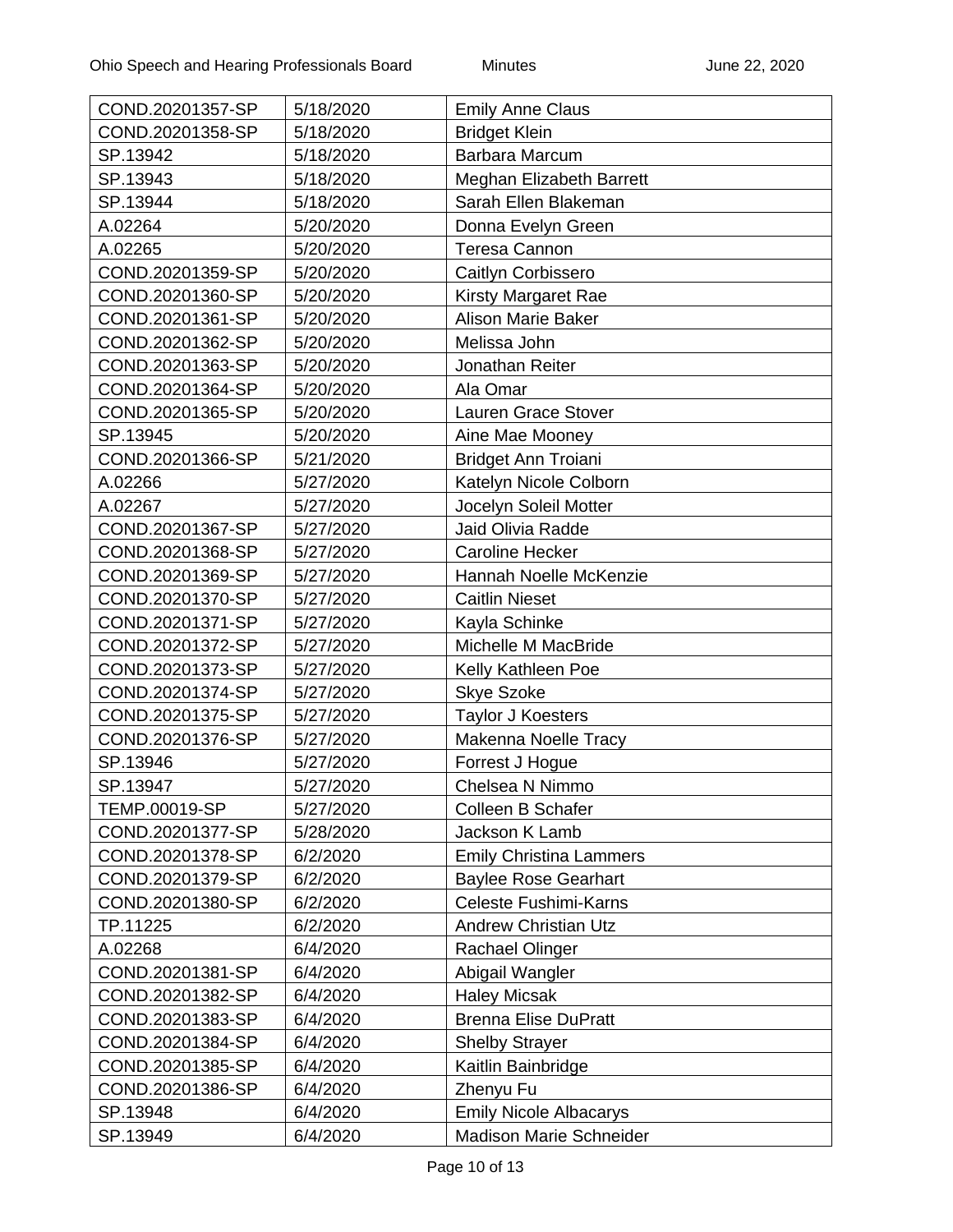| SP.13950         | 6/4/2020  | <b>Therese Marie Adamo</b>     |
|------------------|-----------|--------------------------------|
| SP.13951         | 6/4/2020  | <b>Madison Emma Giesting</b>   |
| SP.13952         | 6/4/2020  | Katherine A Glover             |
| SP.13953         | 6/4/2020  | Maria Elizabeth Sawma          |
| SP.13954         | 6/4/2020  | Caitlin Marie Dunaway          |
| SP.13955         | 6/4/2020  | Meredith Lynne Arndt           |
| SP.13956         | 6/4/2020  | <b>Lindsay Darr</b>            |
| SP.13957         | 6/4/2020  | Alayna Rowell                  |
| A.02269          | 6/8/2020  | <b>Chelsey Leigh Wenner</b>    |
| COND.20201387-SP | 6/8/2020  | Phillip E Lunt                 |
| COND.20201388-SP | 6/8/2020  | <b>Rachel Smith</b>            |
| COND.20201389-SP | 6/8/2020  | <b>Hailey Olivia Wilson</b>    |
| COND.20201390-SP | 6/8/2020  | Kristen Louise Cunningham      |
| SP.13958         | 6/8/2020  | Kayla Marie Schuller           |
| COND.20201391-SP | 6/9/2020  | <b>Elaine Katherine Hall</b>   |
| COND.20201392-SP | 6/9/2020  | Taylor K John                  |
| COND.20201393-SP | 6/9/2020  | Katherine Rose Corbeil         |
| COND.20201394-SP | 6/9/2020  | <b>Ashley Megan Ross</b>       |
| COND.20201395-SP | 6/9/2020  | Kristen Bowerman               |
| SP.13959         | 6/9/2020  | <b>Kriste Aukstuolis</b>       |
| SP.13960         | 6/9/2020  | Suzanna Gardner                |
| A.02270          | 6/10/2020 | Brianna Leigh Milke            |
| COND.20201396-SP | 6/10/2020 | Alexandra Kathlees Whaley      |
| SP.13961         | 6/10/2020 | <b>Wendy Cox Harrison</b>      |
| SP.13962         | 6/10/2020 | Kimberly Bryce Kraus-Preminger |
| SP.13963         | 6/10/2020 | Jordan Nicole Gase             |
| SP.13964         | 6/10/2020 | Katherine Ann Caprez           |
| SP.13965         | 6/10/2020 | <b>Alexis Danielle Erhart</b>  |
| SP.13966         | 6/10/2020 | Edith Kisanga                  |
| SP.13967         | 6/10/2020 | Morgan Dannhauser              |
| SP.13968         | 6/10/2020 | <b>Taylor Castle</b>           |
| SP.13969         | 6/10/2020 | Samantha Lynn D'Agostino       |
| SP.13970         | 6/10/2020 | Natalie Ann Romaniw            |
| SP.13971         | 6/10/2020 | <b>Caroline Nicole Harty</b>   |
| TEMP.00020-SP    | 6/10/2020 | Sue Margaret Mary Savarese     |
| TEMP.00021-SP    | 6/10/2020 | Robin Roth                     |
| COND.20201397-SP | 6/11/2020 | Wendy Leigh Shumaker           |
| SP.13972         | 6/11/2020 | <b>Tracie Nicole Adams</b>     |
| SP.13973         | 6/11/2020 | <b>Heather Marie Cechner</b>   |
| TP.11226         | 6/11/2020 | <b>Brandon Matthew Hosford</b> |
| A.02271          | 6/15/2020 | Logan Honea Bonadio            |
| SP.13974         | 6/15/2020 | Leah Rose Schneider            |
| SP.13975         | 6/15/2020 | <b>Taylor Marie Kneip</b>      |
| SP.13976         | 6/15/2020 | Shannon Marie Damschroder      |
| SP.13977         | 6/15/2020 | <b>Brielle Lauren Hoagland</b> |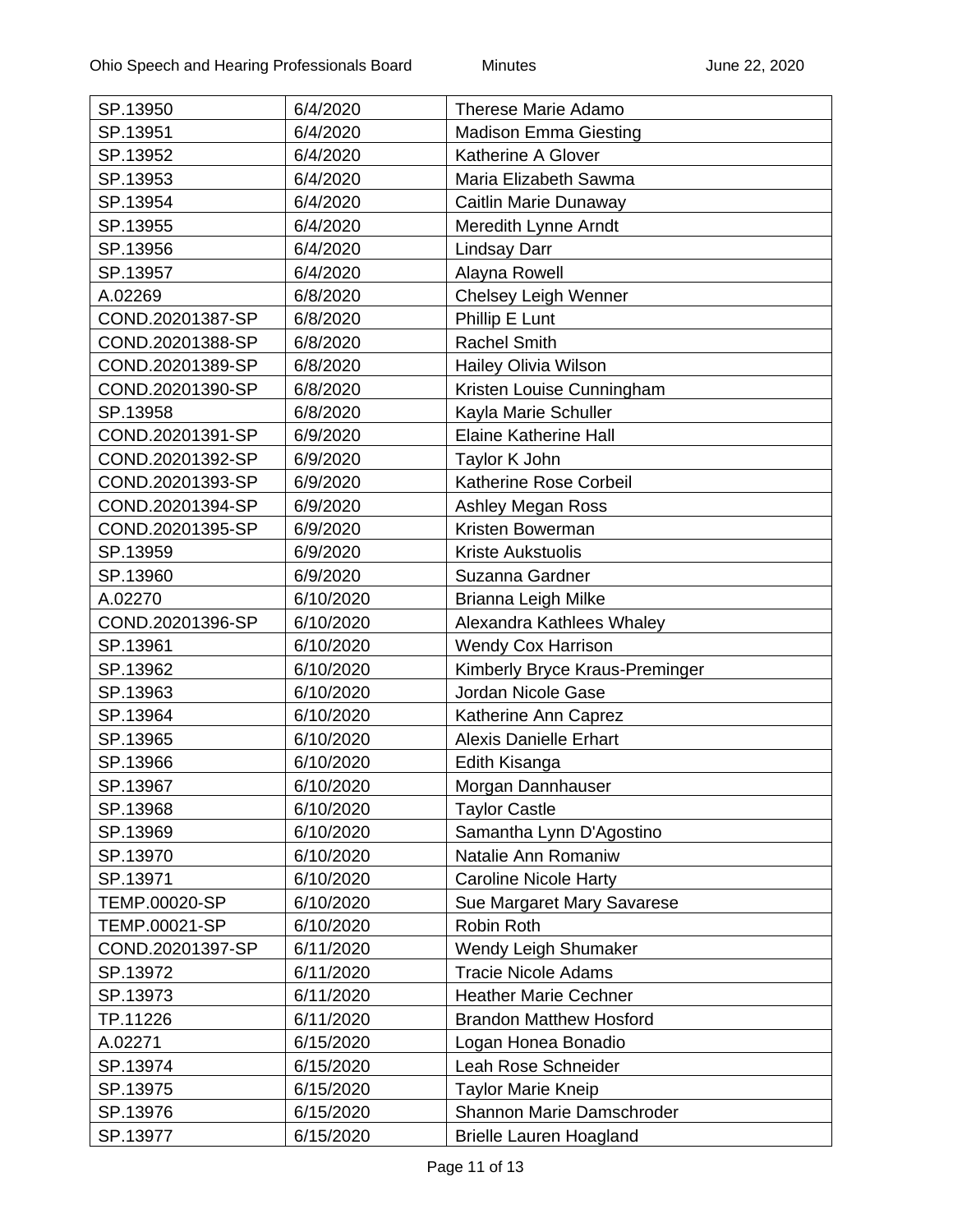| SP.13978         | 6/15/2020 | Katelynn Paige Hodge            |
|------------------|-----------|---------------------------------|
| SP.13979         | 6/15/2020 | <b>Cassidy Elizabeth Martin</b> |
| SP.13980         | 6/15/2020 | <b>Claudia Nicole Coffey</b>    |
| SP.13981         | 6/15/2020 | <b>Haley Arron Stang</b>        |
| SP.13982         | 6/15/2020 | Lauren Hurley                   |
| SP.13983         | 6/15/2020 | Megan Riley                     |
| SP.13984         | 6/15/2020 | Elizabeth Jane Hall             |
| SP.13985         | 6/15/2020 | <b>Caitlin Wurst</b>            |
| SP.13986         | 6/15/2020 | Kara Jo Detty                   |
| SP.13987         | 6/15/2020 | Sarah Louise Corcoran           |
| TEMP.00022-SP    | 6/15/2020 | Elizabeth Kuhfuss-Beville       |
| COND.20201398-SP | 6/16/2020 | Tamara Dujmovic Bracak          |
| COND.20201399-SP | 6/16/2020 | Maya Jessica Brown              |
| COND.20201400-SP | 6/16/2020 | <b>Madeline Sue Ramsey</b>      |
| COND.20201401-SP | 6/16/2020 | <b>Alexis Shawver</b>           |
|                  |           |                                 |

### **Audiology Aides**

None

## **Speech-Language Pathology Aides**

None

None

# **Licensure Applications**

**Special Applications**

None

### **LICENSING SUMMARY**

| Audiology                             | 1,087 |
|---------------------------------------|-------|
| Audiology Aide                        | 89    |
| Conditional Speech-Language Pathology | 371   |
| Dual - Audiology and Speech-Language  | 33    |
| <b>Hearing Aid Dealers</b>            | 230   |
| <b>Hearing Aid Satellites</b>         | 386   |
| <b>Hearing Aid Fitters</b>            | 443   |
| <b>Inactive Audiology</b>             | 54    |
| Inactive Speech-Language Pathology    | 299   |
| Speech-Language Pathology             | 7,875 |
| Speech-Language Pathology Aide        | 5     |
| <b>Trainee Permit Holders</b>         | 49    |

## **TOTAL 10,921**